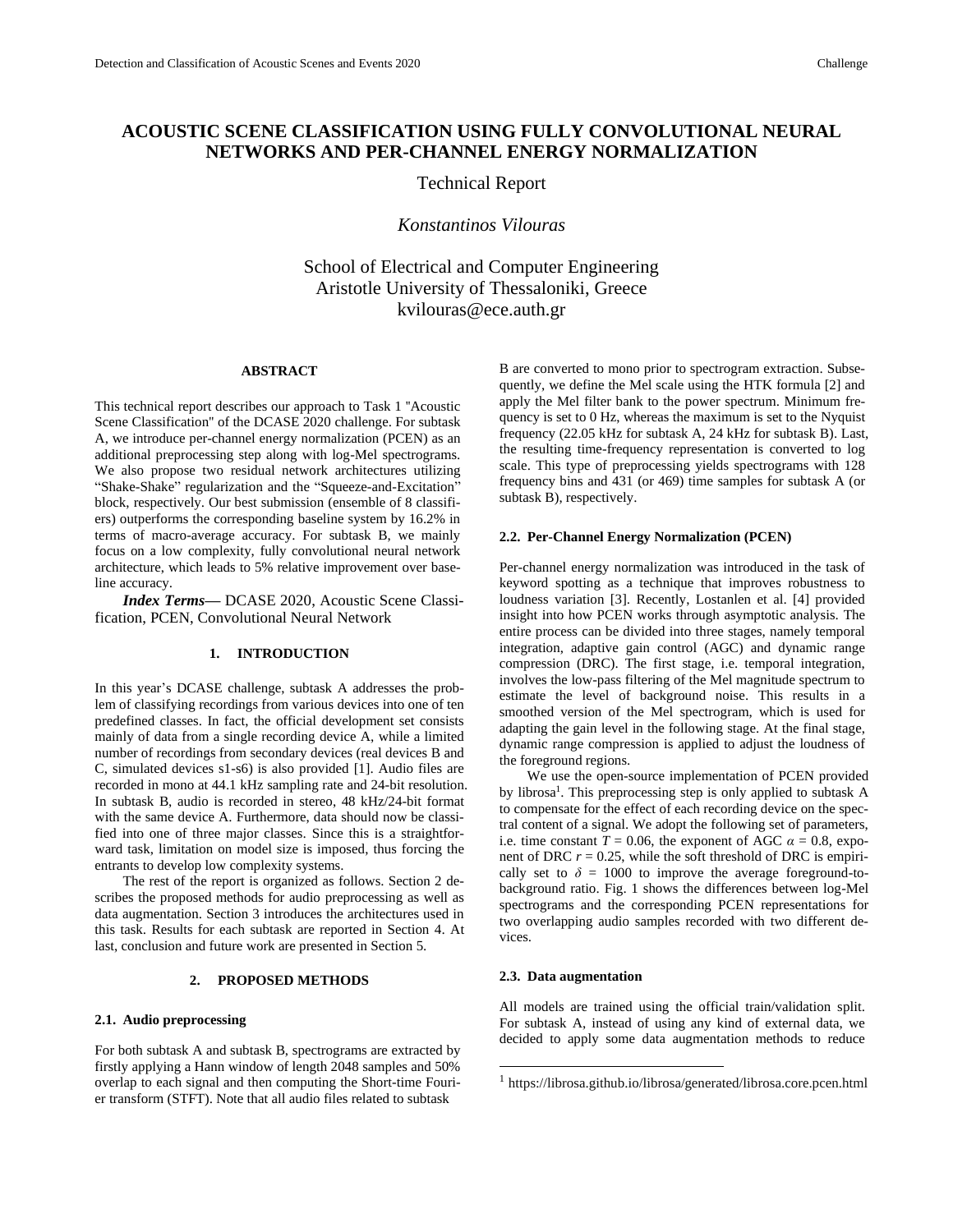

Figure 1: (from left to right) Log-Mel spectrograms vs. PCEN representation for overlapping recordings with real device A and simulated device s1, respectively.

overfitting and improve the generalizability of our models. First, mixup augmentation [5] is used with  $\alpha = 0.2$ . Additionally, we use the Audiomentations<sup>2</sup> library to apply the following transformations, i.e. frequency masking (minimum bandwidth set to 0.1, maximum set to 0.5), time stretching (minimum rate is 0.8, maximum is 1.2), shifting, and clipping distortion (maximum percentile threshold set to 40). Note that the aforementioned transformations are only applied to data from secondary devices (i.e., all except for recording device A).

## **3. ARCHITECTURES**

Our submission is based exclusively on fully convolutional neural networks. For subtask A, we propose two ResNet variants, while a low complexity network is introduced for subtask B.

Note that each network starts with a batch normalization layer as suggested in [6]. This technique replaces any type of data normalization prior to network input.

#### **3.1. Residual Networks (subtask A)**

ResNets [7] are widely used in tasks related to computer vision since they can achieve higher accuracy by increasing the depth of the network. In this task, the first ResNet variant that we propose



Figure 2: Residual block for ShakeResNet architecture. C1, C2 denote the number of channels, while f1, f2 are the kernel sizes.

utilizes "Shake-Shake" regularization [8] which combines two parallel branches stochastically. The residual block for this architecture is depicted in Fig. 2. The input of each block is transformed using 1x1 convolution to match the dimensions of the residual block's output. The final network architecture is detailed in Table 1.

The second ResNet variant is based on the "Squeeze-and-Excitation" (SE) block [9]. The SE block forces the network to adaptively adjust the weighting of each feature map, which leads to more informative features. The structure of the residual block in this case is provided on [9], while Table 2 shows the architecture of this network. We did not employ max pooling layers between successive residual blocks; hence the frequency axis remains unchanged throughout the network. Moreover, we set the reduction ratio to  $r = 8$  for the first two residual blocks since the number of channels in these blocks is relatively small. For the last two blocks, the reduction ratio is set to its default value  $r =$ 16.

#### **3.2. Low complexity network (subtask B)**

Due to model size limitation, we adopt a straightforward, VGGstyle architecture with an increasing number of filters. We choose ELU as the activation function for every convolutional layer. We also use spatial dropout since it drops entire feature maps instead of individual pixels. Model size reaches 496.2 KB (using 32 bits per parameter), therefore it meets the above constraint. This network architecture is shown in Fig. 3.

#### **3.3. Training**

All models are trained using Keras (version 2.3.0) with Tensor-

| BN                               |
|----------------------------------|
| ConvBlock                        |
| $(C=16, k1=5x5, k2=1x10, p=0.2)$ |
| ConvBlock                        |
| (C=32, k1=5x5, k2=2x5, p=0.3)    |
| ConvBlock                        |
| $(C=64, k1=5x5, k2=2x4, p=0.4)$  |
| ConvBlock                        |
| $(C=107, k1=3x3, k2=1x4, p=0)$   |
| Conv2D(3, 1x1)+BN                |
| GlobalAveragePooling2D           |
| Softmax activation               |



Figure 3: Low complexity, fully convolutional deep neural network architecture. C is the number of channels, k1 and k2 are kernel sizes, whereas p is the dropout rate.

<sup>2</sup> <https://github.com/iver56/audiomentations>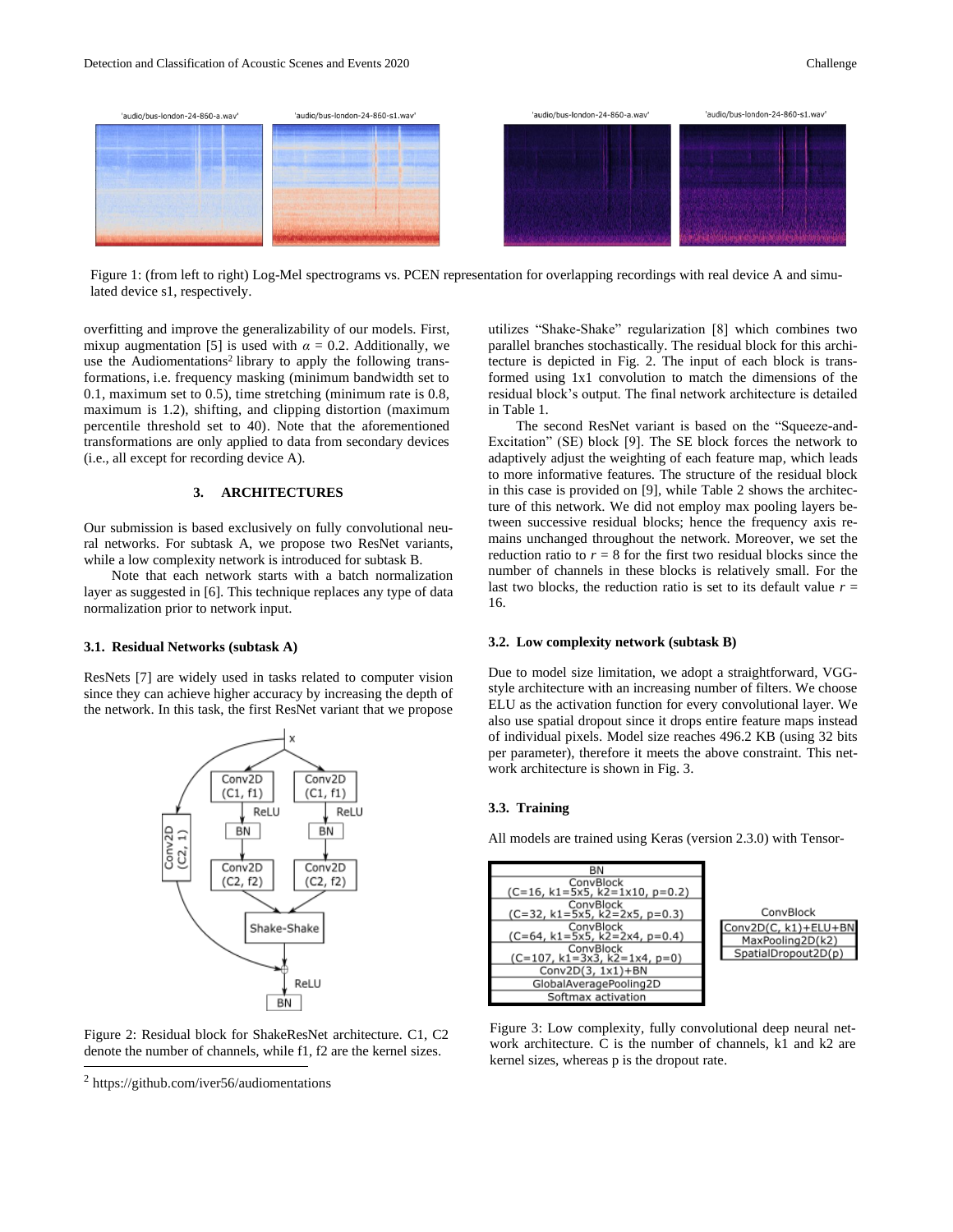| Layer                                        | <b>Channels</b> | <b>Kernel size</b>       |
|----------------------------------------------|-----------------|--------------------------|
| <b>BN</b>                                    |                 |                          |
| $Conv2D+ReLU+BN$                             | 16              | 5x5                      |
| MaxPooling2D                                 | 16              | 1x10                     |
| <b>ResidualBlock</b><br>$(CI = 24, C2 = 32)$ | 32              | $f1 = 5x5$<br>$f2 = 5x5$ |
| MaxPooling2D                                 | 32              | 2x5                      |
| <b>ResidualBlock</b><br>$(CI = 48, C2 = 64)$ | 64              | $f1 = 5x5$<br>$f2 = 5x5$ |
| MaxPooling2D                                 | 64              | 2x3                      |
| <b>ResidualBlock</b><br>$(CI=96, C2=128)$    | 128             | $f1 = 3x3$<br>$f2 = 3x3$ |
| MaxPooling2D                                 | 128             | 1x3                      |
| <b>ResidualBlock</b><br>$(CI=192, C2=128)$   | 128             | $f1 = 3x3$<br>$f2 = 1x1$ |
| $Conv2D+BN$                                  | 10              | 1x1                      |
| <i>GlobalAvgPooling</i>                      | 10              |                          |
| Softmax                                      |                 |                          |

Table 1: ShakeResNet architecture

flow (version 2.1.0) as backend. We use the Adam optimizer [10] with an initial learning rate of 0.0005 and the cross-entropy loss function. The learning rate is decreased by a factor of 0.1 (lower bound is equal to 0.0001) if the validation loss does not improve for 5 consecutive epochs. We train each model for 100 epochs with a batch size of 16 and data shuffling between epochs. During training, we save the best performing model based on validation accuracy. Moreover, all network weights are initialized using the He normal technique. L2 regularization is also added on all convolutional layers with different values of lambda for each network. In the following paragraphs we detail the training setup for each subtask separately. For evaluation, we trained all models on the entire development set.

For subtask A, each model is trained on the provided training set independently using either log-Mel spectrograms or PCEN representations. This process results in 4 distinct models. Additionally, we train 4 models using the augmented dataset. Note that lambda is set to 0.0001 for all models related to this subtask.

For subtask B, we train a single model using exclusively log-Mel spectrograms. Here, lambda is set to 0.001, which leads to a highly regularized model.

# **3.4. Ensemble models**

Our submission for subtask A consists only of ensembles which are created by averaging each model's softmax predictions. As a result, we combine several weak learners, which are complementary to each other, to form a robust model (strong learner). This method significantly boosts the overall prediction performance. Our final systems are labeled as follows.

- **Vilouras\_AUTh\_task1a\_1**: Ensemble of 4 models trained on the official development set (each residual network is trained on either log-Mel spectrograms or PCEN representations, respectively).
- **Vilouras\_AUTh\_task1a\_2**: Ensemble of 4 models trained on

Table 2: SEResNet architecture

| Layer                                        | Channels | Kernel size              |
|----------------------------------------------|----------|--------------------------|
| <b>BN</b>                                    |          |                          |
| $Conv2D+ReLU+BN$                             | 16       | 5x5                      |
| MaxPooling2D                                 | 16       | 1x10                     |
| <b>ResidualBlock</b><br>$(CI=16, C2=24)$     | 24       | $f1 = 5x5$<br>$f2 = 5x5$ |
| <b>ResidualBlock</b><br>$(CI = 32, C2 = 48)$ | 48       | $f1 = 5x5$<br>$f2 = 5x5$ |
| <b>ResidualBlock</b><br>$(CI = 64, C2 = 96)$ | 96       | $f1 = 3x3$<br>$f2 = 3x3$ |
| <b>ResidualBlock</b><br>$(CI=128, C2=192)$   | 192      | $f1 = 3x3$<br>$f2 = 3x3$ |
| $Conv2D+BN$                                  | 10       | 1x1                      |
| <i>GlobalAvgPooling</i>                      | 10       |                          |
| Softmax                                      |          |                          |

the augmented dataset (using either log-Mel spectrograms or PCEN representations).

• **Vilouras\_AUTh\_task1a\_3**: Ensemble of 8 models, fusion of the previous two ensembles.

## **4. RESULTS**

In this section we present the results on the official validation set for each subtask. Macro-average accuracy and log loss are used as evaluation metrics for this task. Table 3 illustrates the classwise and the average accuracy, whereas Table 4 shows the perclass log loss as well as the average over each class, respectively. Each column represents the corresponding ensemble as labeled in the previous section (e.g. Sub. 1 refers to the ensemble with submission ID equal to 1). Finally, Table 5 displays the overall results associated to subtask B.

## **5. CONCLUSION**

In this technical report, we elaborate our approach for Task 1 of the DCASE 2020 challenge. We propose various deep convolutional neural network architectures which, combined with data augmentation and regularization, reach state-of-the-art results. In subtask A, we introduce per-channel energy normalization as a novel preprocessing step to address data mismatch, i.e. audio samples recorded with multiple devices. Furthermore, we employ deep residual networks for classification. Each model is trained on either PCEN representations or log-scaled Mel spectrograms. Since the resulting classifiers complement each other, we decided to submit 3 ensembles. Our best performing ensemble outperforms the corresponding baseline system by 16.2% in terms of macro-average accuracy. In subtask B, we implement a low complexity system trained exclusively on log-Mel spectrograms. This model surpasses the baseline by 5%.

Future work will focus on further optimizing PCEN hyperparameters. Although values of *α* close to 1 can adequately eliminate spectral equalization [4], training on these representations proves to be extremely unstable and inefficient. Finally, we